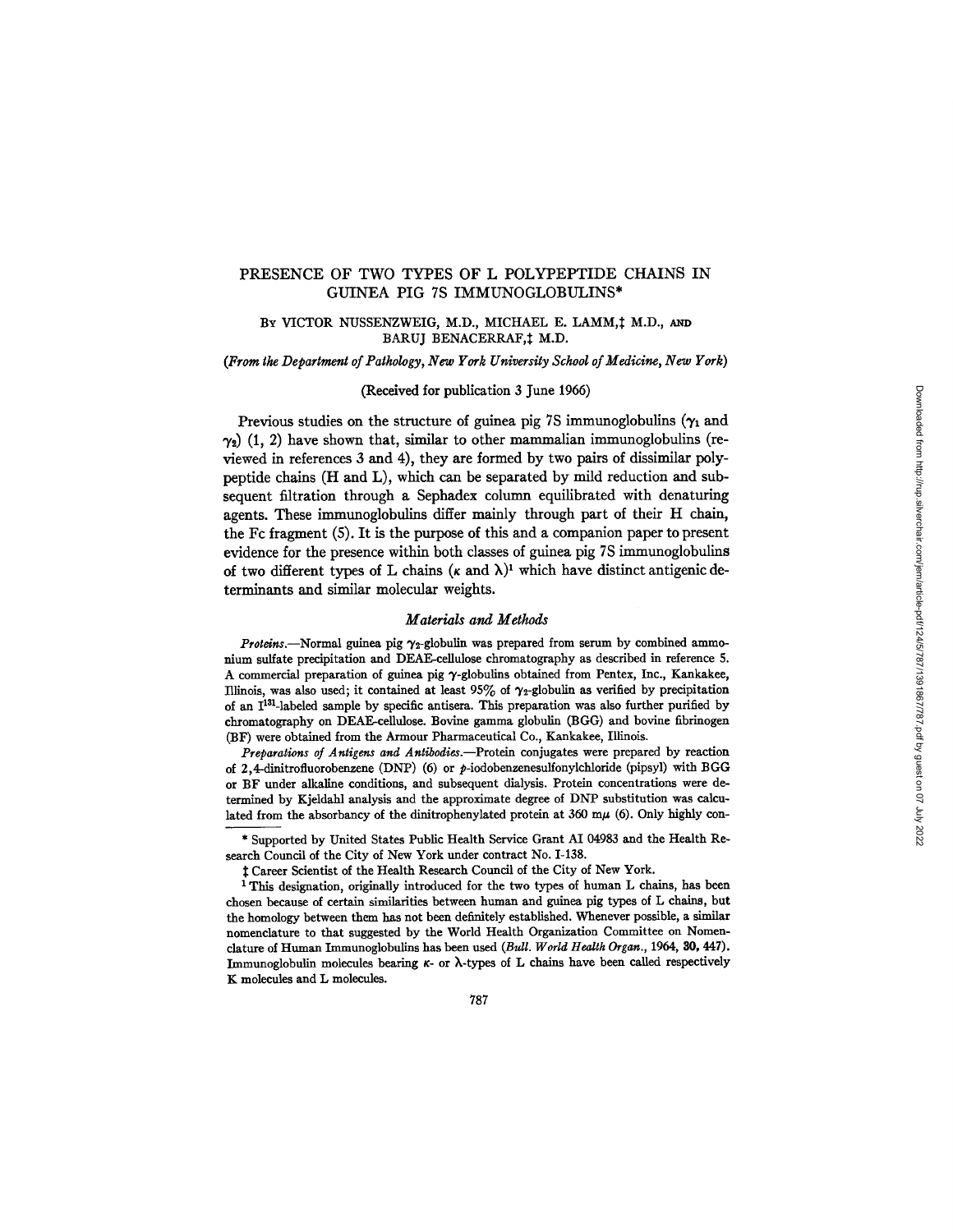jugated DNPss-B GG was used for immunization. The subscript refers to the average number of DNP groups per molecule.

The animals were injected in the foot-pads with 1 mg of the antigen  $(DNP_{65} - BGG)$  or pipsyl-BGG) in complete Freund's adjuvant (Difco Laboratories, Inc., Detroit). 3 wk later the animals received intradermally 0.4 of the same antigen in four sites and were bled 28 days after the beginning of the immunization.

Anti-DNP antibodies were purified by precipitation of the antibody at equivalence with DNP-BF in the presence of 0.01  $\text{M Na}_2$ -ethylenediamine tetraacetate, followed by elution of the washed precipitate with  $0.1 \times 2$ , 4-dinitrophenol (DNP-OH) in the presence of streptomycin (6).

*Anti-pipsyl antibodies* were purified in a similar way, using pipsyl-BF as a precipitating antigen and pipsyl- $\epsilon$ -aminocaproic acid  $(2 \times 10^{-3} \text{m})$  as the eluting hapten.

*H* and *L* Chains.—H and *L* chains were prepared from normal guinea pig  $\gamma_2$ -globulin and from purified anti-DNP antibodies according to the method described in detail in reference 2, which consists essentially of filtration of mildly reduced protein through Sephadex G-200 in 4 M guanidine-HC1.

 $I^{131}$  *Labeling.*—Either of two methods was used to label  $\gamma$ -globulin and antibody preparations with  $I^{131}$  (7, 8). The reactions were carried out in the cold. (a) To 1 to 2 mg protein samples dissolved in a small volume of cold phosphate-buffered saline at pH 7.4 was added 5 to 10  $\mu$ c of carrier-free NaI $^{131}$ . 0.02 mg of chloramine T was then added followed 2 min later by 0.01 mg of sodium bisulfite. (b) To 1 to 2 mg protein samples in a carbonate buffer, pH 10, was added 0.1 ml of a solution containing 5 to 10  $\mu$ c of NaI<sup>131</sup> in a mixture containing 0.025 ml of a solution of  $I_2$  in KI ( $I_2$  1.23 and KI 1.57 mg/ml).

The labeled proteins were then dialyzed in the cold against several changes of phosphatebuffered saline, pH 7.4.

*Geon Block Elearophoresls.--Geon* block electrophoresis of guinea pig serum was performed according to the method described in reference 9 and the fractions eluted were lyophilized.

Specific Precipitation.--Specific precipitation reactions using I<sup>131</sup>-labeled proteins were carried out in the antibody excess zone. An aliquot of the labeled protein was brought to 0.2 ml with saline and 0.3 ml of the antiserum added. After an incubation of  $\frac{1}{2}$  hr at 37°C and 72 hr in the cold, the precipitates were washed three times in cold saline and then dissolved and brought to the original volume with 0.1 N NaOH. The percentage of labeled protein precipitated was calculated by comparing the total number of counts in the tube before washing the precipitate with the number of counts in the washed precipitate after it had been dissolved in NaOH. All measurements were performed in a well type counter.

*Gel Diffusion Methods.*--Double diffusion analysis in Ouchterlony plates (10) was performed in 1% agar in 0.05 u barbital buffer, pH 8.6. Immunoelectrophoresis was carried out as previously described (11).

*Rabbit Antisera.*—Antisera against L chains (Nos. 1 and 2) were obtained by immunizing rabbits with pure guinea pig L chains obtained from DEAE-purified  $\gamma_{2}$ -globulin. The animals received a total of 3 mg of L chains incorporated in complete Freund's adjuvant in the footpads in 2 successive wk. Then they received 0.5 mg of the same preparation intradermally once a week for 3 wk, and were bled several times beginning 7 days after the last antigen injection. All bleedings contained antibodies reacting with both types of guinea pig L chains ( $\kappa$  and  $\lambda$ ). These sera also reacted slightly with the Fc fragment of  $\gamma_2$ -globulin.

Other antisera, containing a high level of antibodies against both H and L chains, were obtained in the following manner. Rabbits (Nos. 5 and 6) were injected with L chains  $(\kappa)$ prepared from purified anti-DNPes-BGG antibodies. 0.3 mg of L chains incorporated in complete Freund's adjuvant was given in the foot-pads. In each of the 4 following wk the rabbits were boosted with 0.15 mg of the same preparation of L chains. In the 6th wk after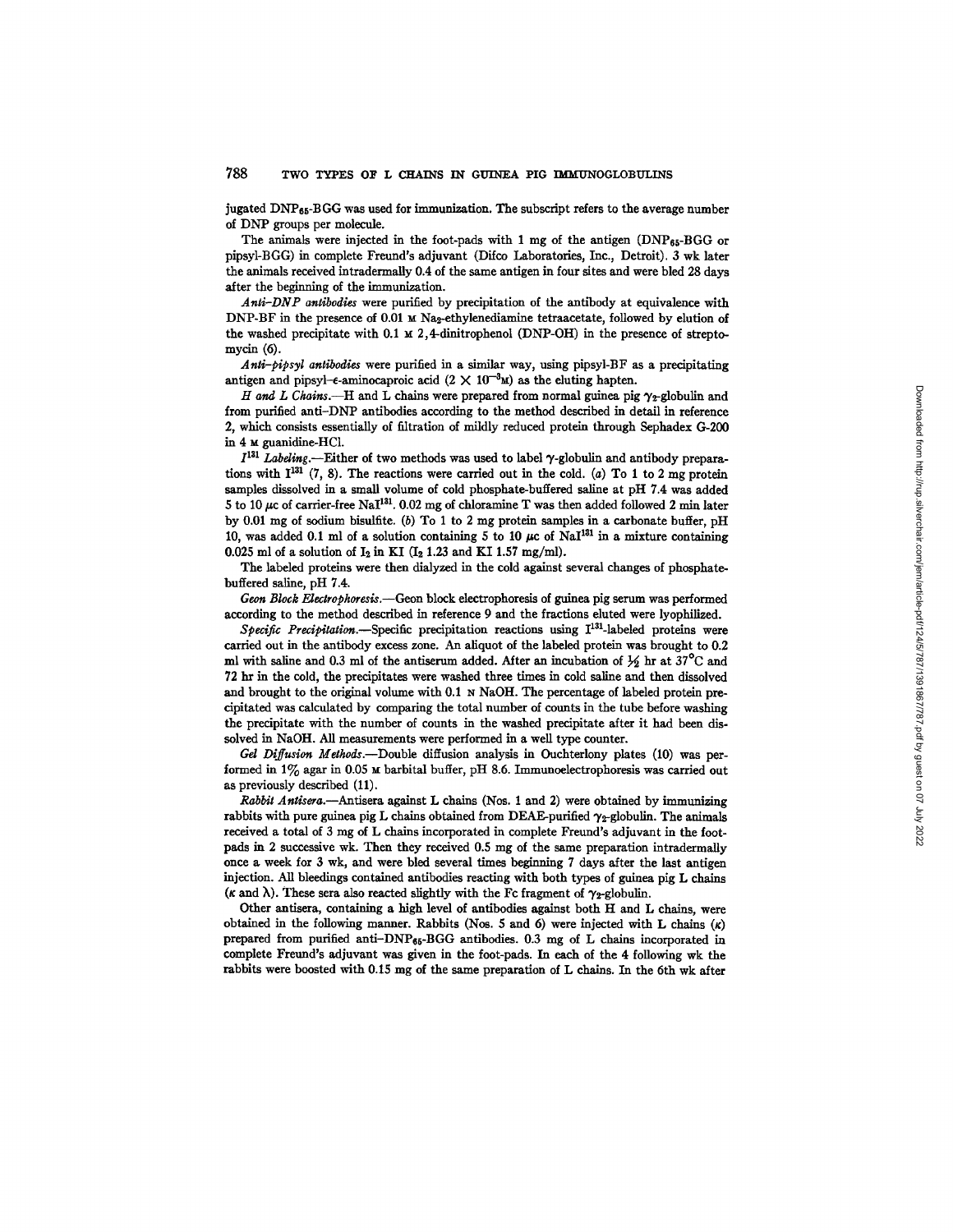the beginning of immunization the animals received 3.5 mg of intact purified anti-DNP antibodies, containing both  $\gamma_1$ - and  $\gamma_2$ -immunoglobulins, incorporated in complete Freund's adjuvant, and were bled 21 days later. Their sera contained antibodies against the major type of L chains ( $\kappa$ ) and against both  $\gamma_1$ - and  $\gamma_2$ -H chains.

#### RESULTS

Studies by Gel Diffusion Methods in Agar.--The immunoelectrophoretic analysis of guinea pig serum, purified  $\gamma_2$ -globulin and purified L chains with



FIG. 1. Immunoelectrophoretic analysis of normal guinea pig serum, purified  $\gamma_2$ -globulin, and L chains isolated from guinea pig  $\gamma_2$ -globulin developed by rabbit antiserum, As 1. Note the two lines corresponding to the two types of guinea pig L chains,  $\kappa$  and  $\lambda$ , and to the two types of  $\gamma_2$ -globulin molecules, K and L.

antiserum 1, prepared against normal guinea pig L chains, shows in every case two precipitin lines corresponding to two distinct components having perhaps a small difference in electrophoretic mobility (Fig. 1). This antiserum distinguishes, therefore, two distinct types of L chains and reacts with two separate  $\gamma_2$ -globulin molecules. However, when purified anti-DNP<sub>65</sub>-BGG antibody preparations or  $L$  chains  $(\kappa)$  prepared from them were analyzed by the same method, only one of these two components was present (Figs. 2 and 3). If antiserum 1 was absorbed with purified anti- $DNP_{65}$ -BGG antibodies as well as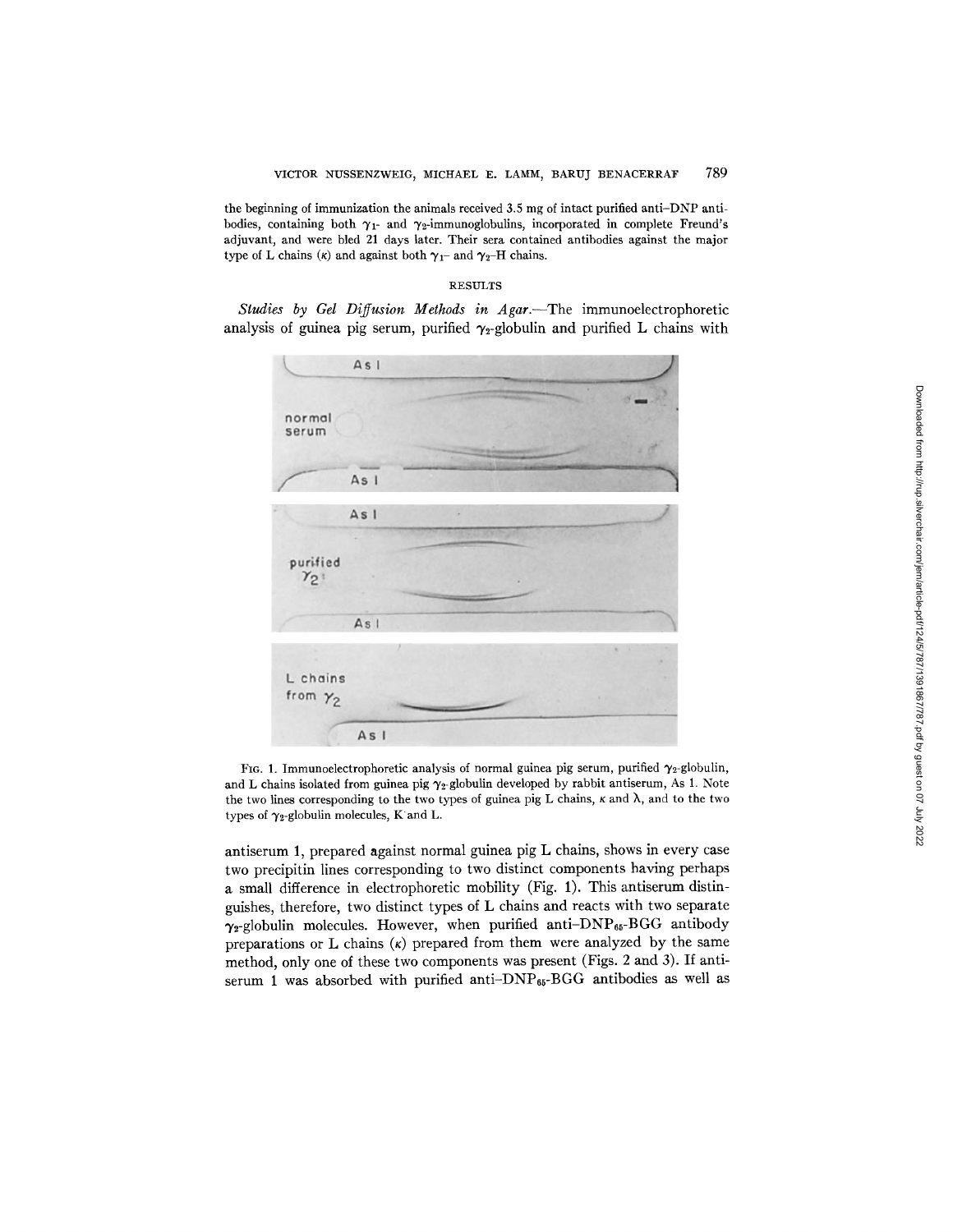## 790 TWO TYPES OF L CHAINS IN GUINEA PIG IMMUNOGLOBULINS

with L chains obtained from them, a specific reagent against only the minor type of L chain was obtained. This antiserum (Figs. 3 and 4) detects only one component in intact guinea pig  $\gamma_2$ -globulins or in the L chains prepared from them. It also shows a reaction of identity when  $\gamma_2$ -globulin and normal L chains are compared by double diffusion analysis (Fig. 5), but does not precipitate guinea pig H chains either in liquid or gelified media (2). These results demonstrate the presence of two types of L chains ( $\kappa$  and  $\lambda$ ) in guinea pig  $\gamma_2$ -globulin but only one type of L chain  $(\kappa)$  in purified anti-DNP<sub>65</sub>-BGG antibodies. The



FIG. 2. Immunoelectrophoretic analysis of serum from a guinea pig immunized with  $DNP_{65}$ -BGG, and of the anti-DNP antibodies specifically isolated from that serum, developed by rabbit antiserum As I. Note the two lines corresponding to K and L molecules in the serum pattern and only a single line corresponding to K molecules in the anti-DNP antibody pattern.

reagent obtained by absorption of the immune rabbit sera with guinea pig anti-DNP $_{65}$ -BGG antibodies and their L chains (type  $\kappa$ ) is directed only against X-chains. However, if the absorption of the immune sera is performed only with purified anti- $DNP_{65}$ -BGG antibodies, the resulting reagent still reacts with free  $\kappa$ -chains. It does not precipitate, however,  $\kappa$ -chains present in the intact molecule. In other words, this absorbed serum contains antibodies directed against L chain determinants which are "hidden" or "inactive" when the L chains are combined with the H chains. The presence of these "hidden" determinants in L chains is clearly demonstrated by the immunoelectrophoretic analysis of L chains obtained from  $\gamma_2$ -globulins, which contain both  $\kappa$ - and  $\lambda$ chains (Fig. 3). When the antiserum absorbed with both  $\kappa$ -chain and anti- $DNP_{65}$ -BGG antibodies is used, only the  $\lambda$ -chains are precipitated, whereas when the antiserum absorbed only with anti- $\text{DNP}_{65}$ -BGG is employed, both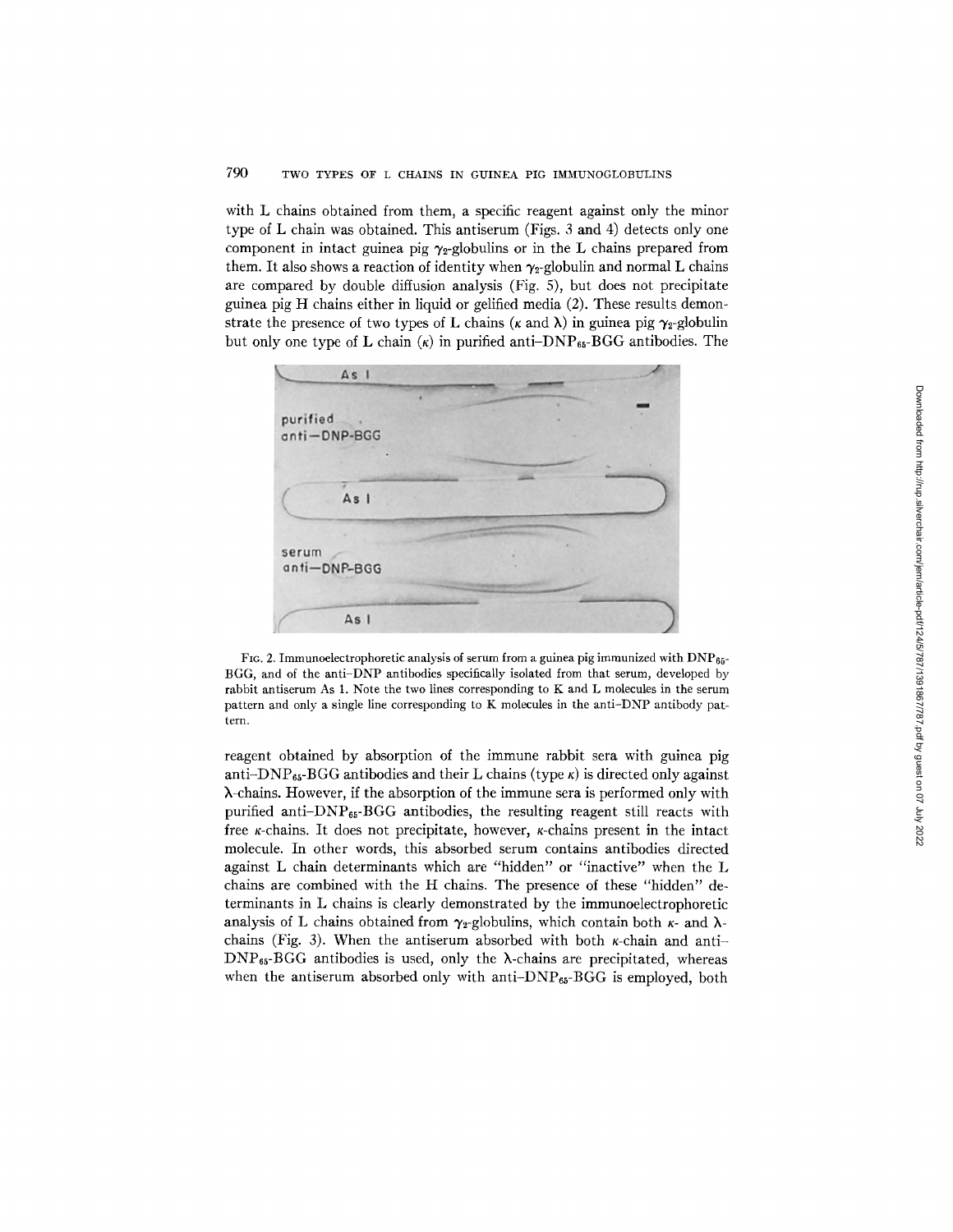$\kappa$ - and  $\lambda$ -chains are precipitated. Both absorbed antisera, nevertheless, precipitate only the  $\lambda$ -chain-bearing molecules (L molecules) when allowed to react with native  $\gamma_2$ -globulin (Fig. 4).

The presence of both  $\kappa$ - and  $\lambda$ -types of L chain can also be demonstrated in  $\gamma_1$ -immunoglobulins. As pointed out before (12), normal guinea pig serum con-



FIG. 3. Immunoelectrophoretic analysis of L chains from guinea pig  $\gamma_2$ -globulin and from guinea pig anti-DNP antibodies isolated from anti-DNP $_{65}$ -BGG serum developed by: (a) rabbit serum, As 1;  $(b)$  the same rabbit antiserum absorbed with anti-DNP antibodies (K molecules) and rendered specific for L molecules; and  $(c)$  the absorbed rabbit antiserum further absorbed with free L chains from anti-DNP-BGG antibodies (K-chains) and made specific for  $\lambda$ -chains. Before this last absorption the serum reacted with hidden determinants on free  $\kappa$ -chains but not with  $\kappa$ -chains in K molecules.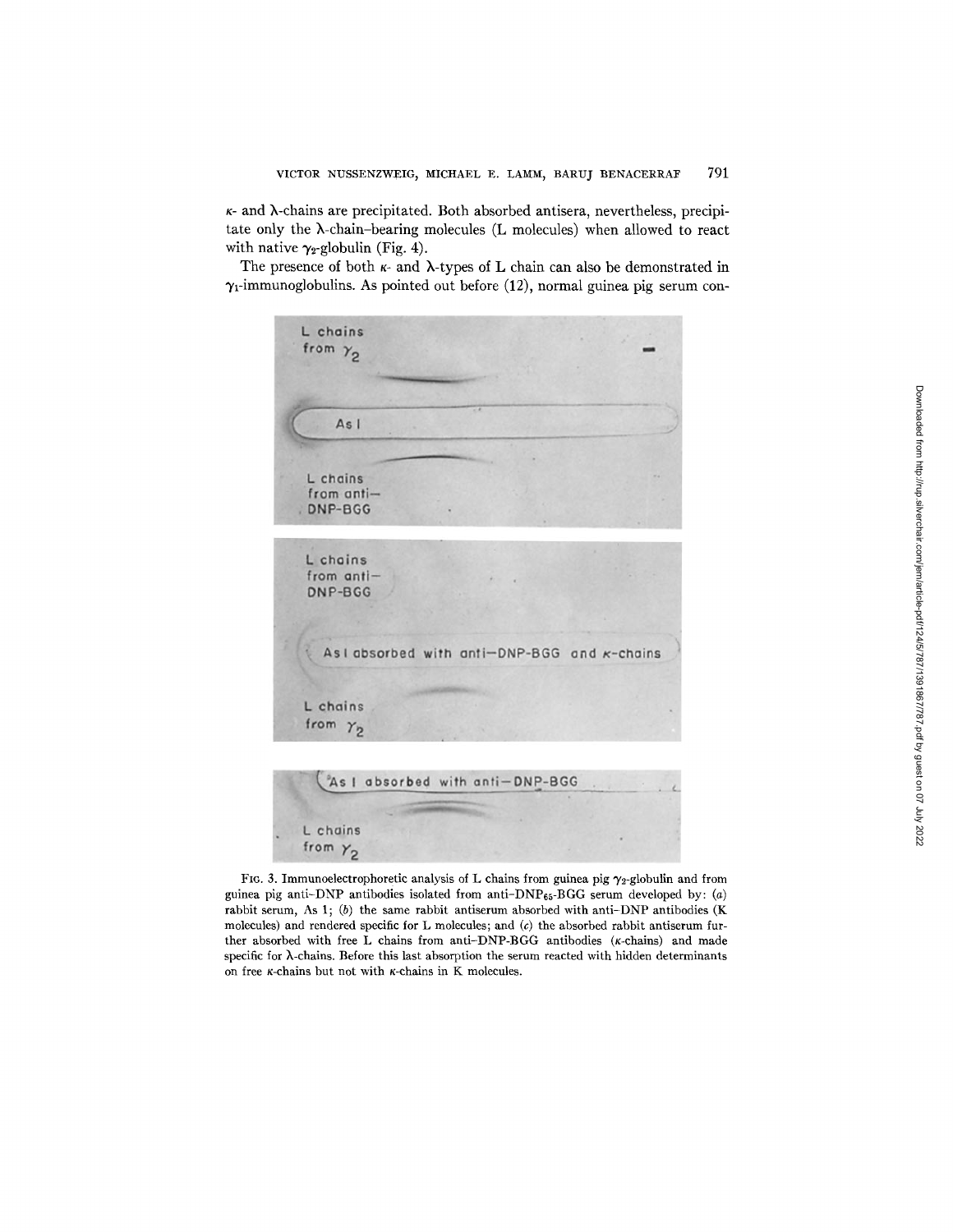

FIG. 4. Immunoelectrophoretic patterns of guinea pig  $\gamma_2$ -globulins developed with a rabbit antiserum (As 1); (a) absorbed with anti-DNP-BGG antibodies, and (b) absorbed with DNP-BGG antibodies and free K-chains isolated from these antibodies. Note that the patterns obtained with the absorbed antisera are identical and reveal only the L molecules.



FIG. 5. Double diffusion analysis in agar gel of guinea pig  $\gamma_2$ -globulin and of L chains isolated from guinea pig  $\gamma_2$ -globulin, with rabbit antiserum, As 1, prepared against guinea pig L chains and rendered specific for X-chains by absorption with guinea pig anti-DNP-BGG antibodies and guinea pig  $\kappa$ -chains. Note that this anti- $\lambda$ -chain antiserum does not detect any difference between L molecules in  $\gamma_2$ -globulin and  $\lambda$ -chains.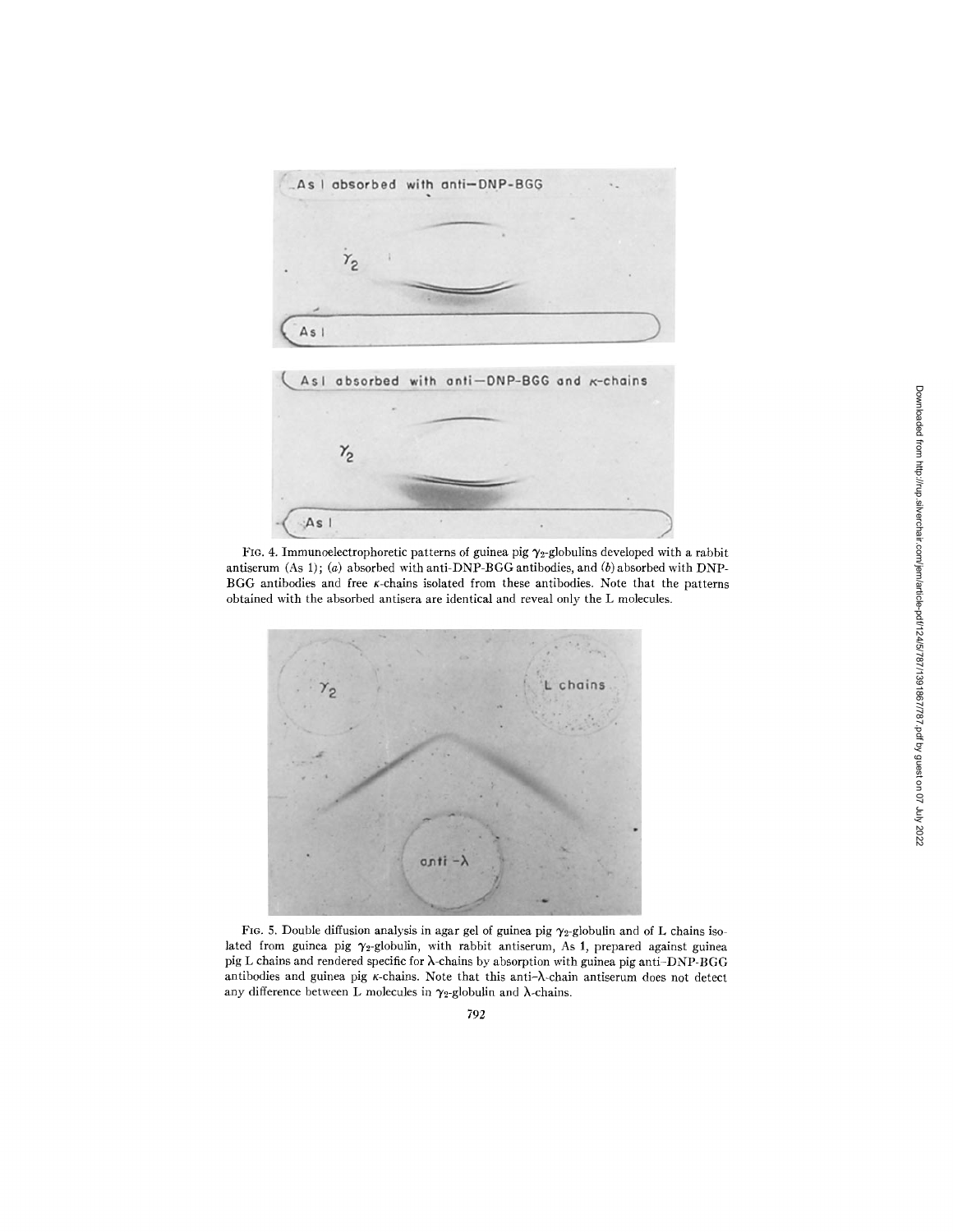tains very small amounts of this protein, but its concentration may increase greatly in serum during immunization. Purified antihapten antibody preparations may contain considerable amounts of  $\gamma_1$ -immunoglobulin. In such preparations it is possible to demonstrate the presence of both  $\kappa$ - and  $\lambda$ -types of L chains (13). The relative amounts of K and L molecules in the  $\gamma_1$ -fraction parallel remarkably those present in the  $\gamma$ -fraction obtained from the same antibody preparation (13).

*Quantitative Precipitation Studies with Anti-k-Antisera.--Since* the results presented above demonstrated the existence of two types of L chains in guinea pig {mmunoglobnllns, quantitative precipitation studies were undertaken to evaluate the amount of each type of molecule in the normal  $\gamma_2$ -globulin fraction.

| $I^{181}$ - $\gamma_2$ (mg per ml of antiserum) | Labeled protein<br>precipitated | λ-chain in supernatant | $I^{131}$ - $\gamma_2$ (mg) precipitated<br>per ml antiserum |
|-------------------------------------------------|---------------------------------|------------------------|--------------------------------------------------------------|
|                                                 | %                               |                        |                                                              |
| 0.260                                           | 23.8                            |                        | 0.062                                                        |
| 0.520                                           | 22.7                            |                        | 0.118                                                        |
| 0.750                                           | 23.8                            |                        | 0.178                                                        |
| 0.820                                           | 24.5                            |                        | 0.200                                                        |
| 1.640                                           | 19.3                            | ᆂ                      | 0.316                                                        |
| 2.460                                           | 11.4                            | ┿                      | 0.280                                                        |
| 3.280                                           | 7.3                             |                        | 0.239                                                        |
| 4.920                                           | 1.5                             |                        | 0.074                                                        |

TABLE I

*Precipitation of Increasing Amounts of*  $I^{131}$ *-Labeled Guinea Pig*  $\gamma_2$ *-Globulin\* by a Constant Volume of a Rabbit Antiserum Specific for the k-Type of Guinea Pig L Chain* 

\* DEAE-purified fraction II (Pentex).

These studies were performed by labeling the antigen with  $I<sup>31</sup>$  and then precipitating it in the antibody excess zone with specific anti- $\lambda$ -antiserum. The antibody excess zone was determined by quantitative precipitation experiments as shown in Table I. Increasing amounts of  $I^{131}$ -labeled  $\gamma_2$ -globulin were precipitated by a constant volume of rabbit anti- $\lambda$ -antiserum. In the antigen excess zone the percentage of antigen precipitated declined sharply, but, as expected, this percentage was fairly constant throughout the antibody excess zone. The rabbit 1 serum absorbed with purified guinea pig anti- $\text{DNP}_{65}$ -BGG antibodies was used as a specific anti-X-chain reagent. As mentioned before this antiserum also contains antibodies directed against "hidden" determinants of K-chains, but, as shown in Table II and Fig. 4, these antibodies do not react with  $\kappa$ -chains when these are combined with H chains in native  $\gamma$ -globulin molecules.

In most of the studies to be presented only one anti- $\lambda$ -chain antiserum was used (No. 1), but in a few instances the serum 2 was also employed. As shown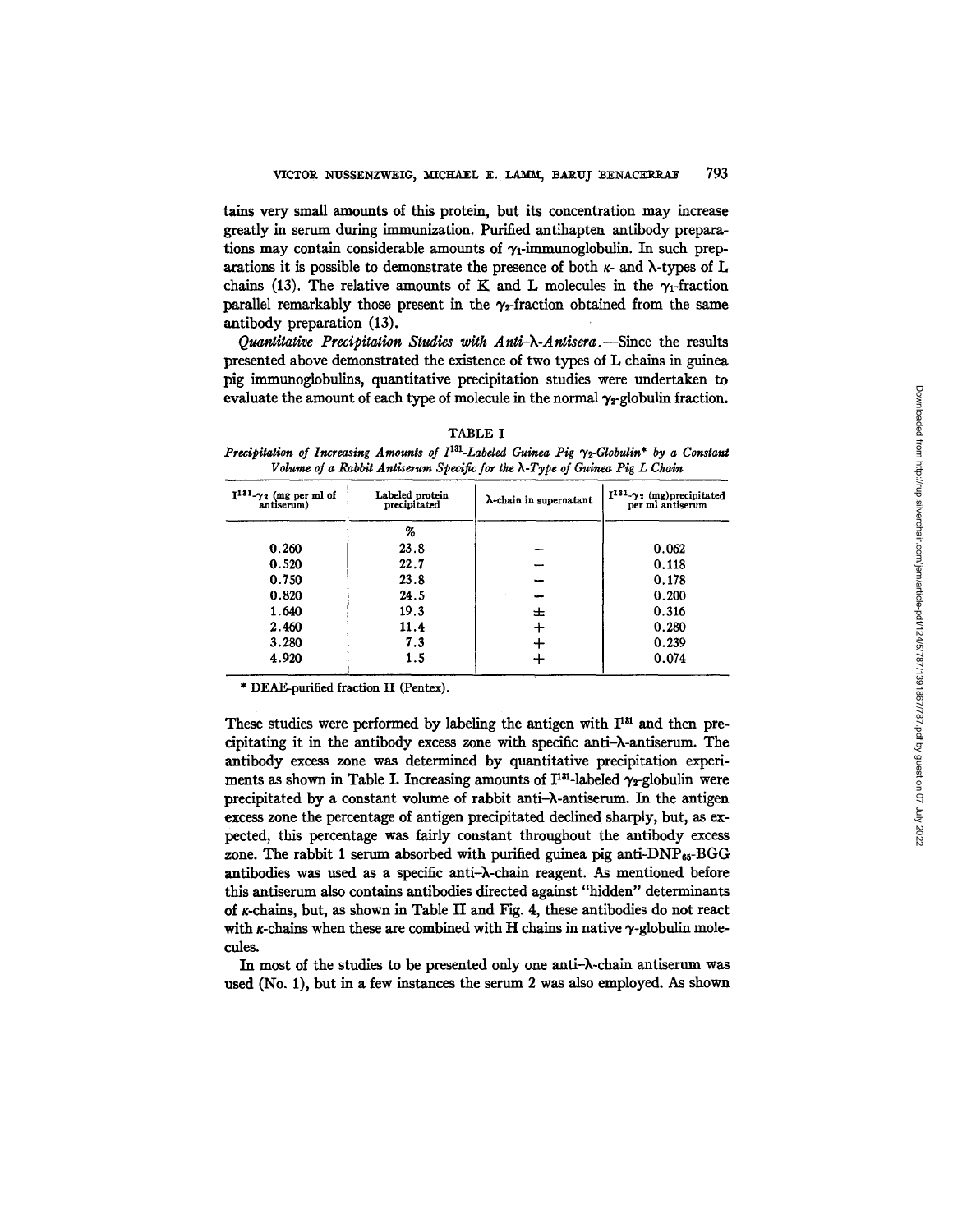## 794 TWO TYPES OF L CHAINS IN GUINEA PIG TMM'UNOGLOBULINS

in Table III both antisera precipitate approximately the same amount of labeled protein from different antigen preparations. Using these antisera it could be determined that approximately one-third of normal guinea pig  $\gamma$ <sub>2</sub>-

## TABLE II

*Precipitation of*  $I^{131}$ *-Labeled*  $\gamma_2$ *-Globulin<sup>\*</sup> and Purified Guinea Pig Antibody Preparations by a Rabbit Antiserum Prepared against Guinea Pig L Chains, and Rendered Specific for the X-Type by Absorption* 

|                                                                       | Per cent precipitated of       |                 |                 |
|-----------------------------------------------------------------------|--------------------------------|-----------------|-----------------|
| Rabbit antisera                                                       | Normal $\gamma_2$ <sup>*</sup> | Anti-pipsyl-BGG | Anti-pipsyl-BGG |
| Rabbit 1, absorbed with anti-DNP anti-<br>bodies                      | 25.1                           | 23.3            | 53.8            |
| Rabbit 1, absorbed with anti-DNP anti-<br>hodies and $\kappa$ -chains | 23.9                           | 23.2            | 53.2            |
| Normal rabbit serum                                                   | 0.9                            | 0.8             | 0.8             |

\* DEAE-purified fraction II (Pentex).

#### TABLE HI

*Precipitation of Guinea Pig "12-Globulin and of Purified Antibody Preparations by Two Different Rabbit Antisera Prepared Against Guinea Pig L Chains and Rendered Specific for the k-Chain by Absorption with Purified Anti-DNP Antibodies* 

|                       | Per cent precipitated by |                          |  |
|-----------------------|--------------------------|--------------------------|--|
| Antigens              | Rabbit 1 Anti- $\lambda$ | Rabbit 2 Anti- $\lambda$ |  |
| $\gamma_2$ -Globulin* | 25.9                     | 29.0                     |  |
| Anti-DNP-BGG 17       | 0.8                      | 0.7                      |  |
| Anti-DNP-BGG 16       | 1.2                      | 0.1                      |  |
| Anti-Pipsyl-BGG 4     | 21.6                     | 26.8                     |  |
| Anti-pipsyl-BGG 1     | 54.2                     | 60.3                     |  |
| Anti-DNP-OVA 2        | 0.5                      | 0.9                      |  |
| Anti-DNP-BSA 3        | 2.7                      | 3.1                      |  |

\* Pentex, Fraction II.

globulin molecules bear  $L$  chains type  $\lambda$ . A typical experiment using a commercial preparation of guinea pig  $\gamma_2$ -globulin and involving three successive precipitations of the antigen is shown in Table IV. Six separate aliquots of 0.1 mg of I<sup>131</sup>-labeled  $\gamma_2$ -globulin were each precipitated by 0.3 ml of the anti- $\lambda$ -chain antiserum. After 24 hr 0.1 mg of nonlabeled  $\gamma_z$ -globulin and the same volume of antiserum were added to 4 of these tubes. After 48 hr 0.1 mg of cold  $\gamma_2$ -globulin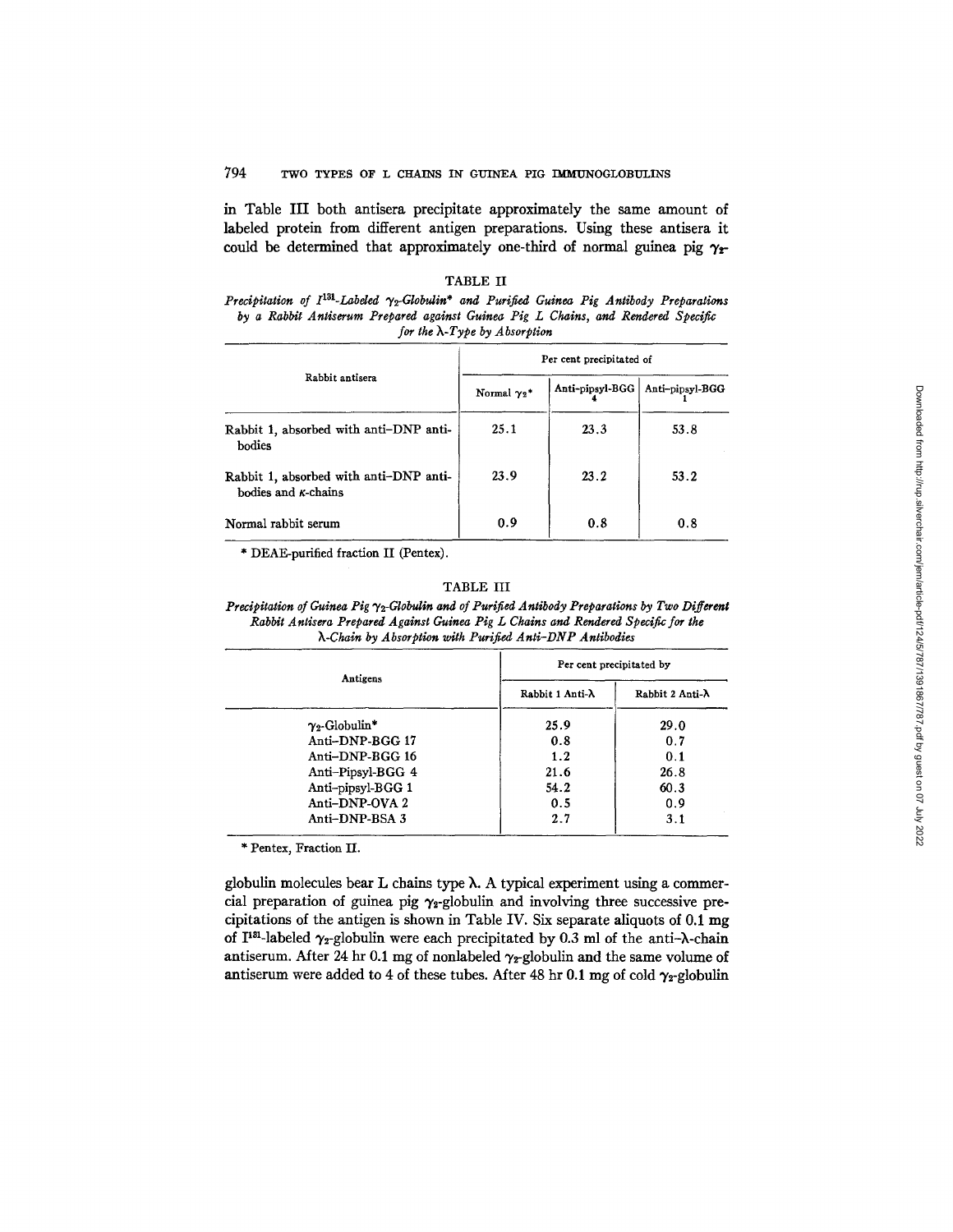and 0.3 ml of the antiserum were again added to 2 of these last 4 tubes. It can be seen in Table IV that not more than one-third of the labeled  $\gamma$ -globulin is precipitated by the anti-k-antiserum even after three successive precipitations. The preparation of  $\gamma_2$ -globulin used in this experiment was at least 95% pure as determined by precipitation with antiserum 5 specific for guinea pig immunoglobulins and reacting with both H and L chains. It should be stressed that if the commercial  $\gamma_2$ -globulin preparation was further purified by DEAE-cellulose under the conditions described in Materials and Methods, only about 25 % of the purified fraction could be precipitated by the anti-k-antiserum. This is due to the fact that in the purification procedure only the more positively charged

| ш<br>r.<br>٠ |  |
|--------------|--|
|--------------|--|

*Precipitation of I<sup>131</sup>-Labeled Guinea Pig*  $\gamma_2$ *-Globulin<sup>\*</sup> by a Rabbit Antiserum Specific for the X-Type of Guinea Pig L Chain* 

| Antiserum                                        | No. of precipitations | Precipitated              |
|--------------------------------------------------|-----------------------|---------------------------|
| Rabbit 1, absorbed with anti-DNP anti-<br>bodies | 21<br>31              | %<br>30.4<br>33.1<br>34.1 |
| Rabbit 5, anti-guinea pig antibodies             |                       | 95.0                      |
| Normal rabbit serum                              |                       | 2.1                       |

\* Fraction II (Pentex).

 $\dagger$  After addition to supernatant of nonlabeled  $\gamma_2$ -globulin and antiserum.

fraction of the  $\gamma$ -globulin is recovered. As K and L molecules have different net charges, as illustrated in Fig. 1, the DEAE-purified preparations are enriched in K molecules. Some experiments were also performed with  $\gamma_{2}$ -globulins isolated from the sera of a few individual guinea pigs of different genetic strains by 50% ammonium sulfate precipitation. In these experiments the amounts of  $\gamma_2$ -globulin and of L molecules were also determined by specific precipitation. The percentages of L molecules obtained with a single precipitation varied from 26 to 33 % both in Harfley and strain 13 guinea pigs. A somewhat lower result (22.9 %) was obtained in a pool of sera from strain 2 guinea pigs (Table V).

*Precipitation Studies with an Anti-K-Antiserum.--A* specific anti-K-antiserum was more difficult to prepare because of the lack of antibody preparations that contained only L molecules which would be suitable for absorption purposes. An attempt to prepare anti- $\kappa$ -antisera was made as described in Materials and Methods section (sera 5 and 6). These sera apparently did not contain specific anti-X-chain antibodies. The immunoelectrophoretic analysis of a mixture of purified  $\kappa$ - and  $\lambda$ -chains showed only one precipitation line when these antisera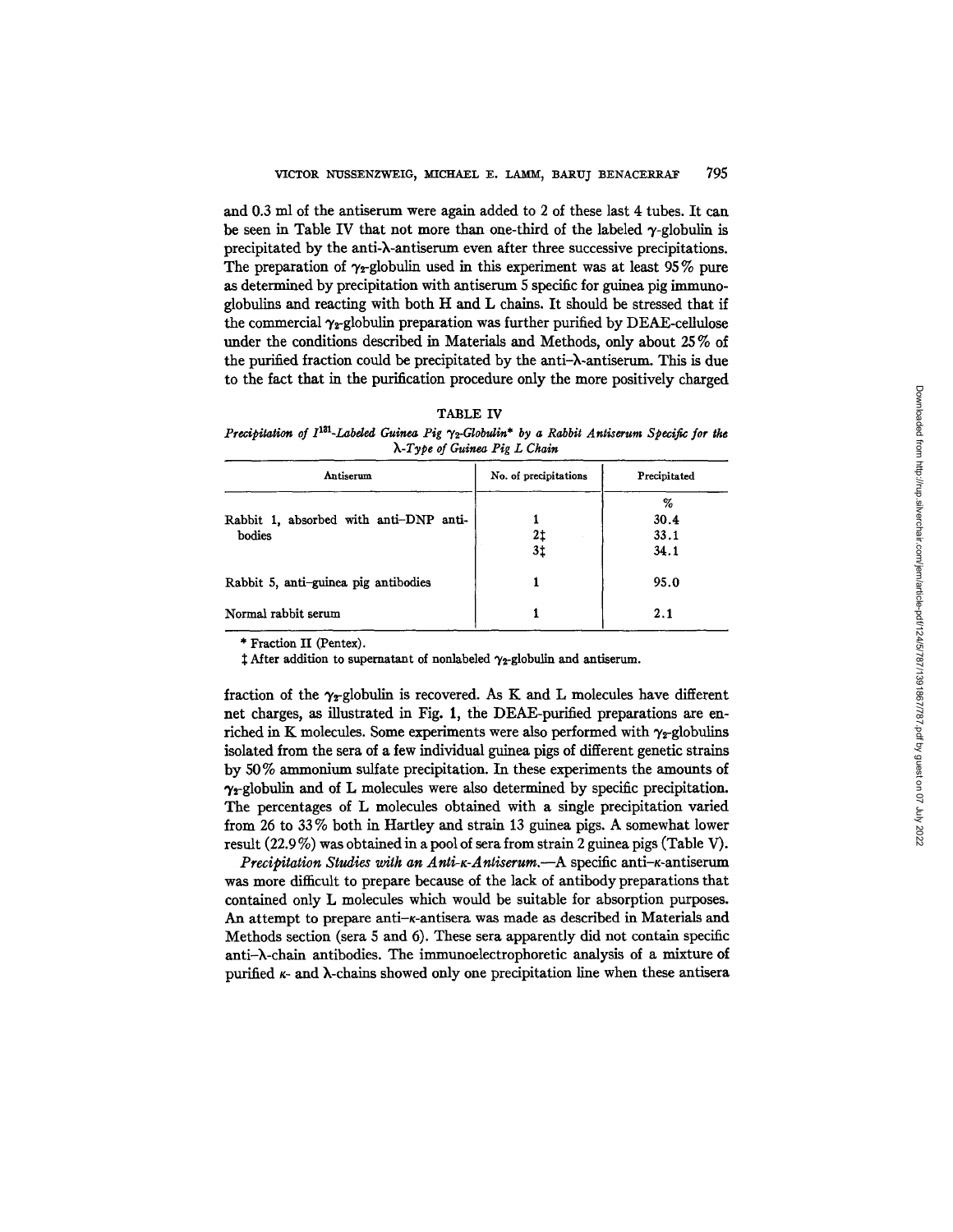## 796 TWO TYPES OF L CHAINS IN GUINEA PIG IMMUNOGLOBULINS

were used. Since these sera contained antibodies against H chains of  $\gamma_1$ - and  $\gamma_2$ antibodies they were exhaustively absorbed with purified H chains obtained from anti-DNPes-BGG antibodies. After absorption they showed a reaction of complete identity between L chains from  $\gamma_2$ -globulin and whole  $\gamma_2$ -globulin by double diffusion in agar. The absorbed antisera precipitated variable amounts of several purified antibody preparations (Table VI) and the percentages precipitated in the same preparation by the anti- $\kappa$ - and anti- $\lambda$ -antisera were, as expected inversely related. The anti- $\kappa$  precipitated as much as 90% of an anti- $DNP<sub>65</sub>-BGG$  preparation whereas no precipitation was obtained with the anti-

| .B<br>۱Ι |  |
|----------|--|
|----------|--|

*Percentage of Immunoglobulins Bearing the X-Type of L Chains (L Molecules) in Normal Guinea Pig Immunoglobulins* 

| Guinea pig strain | Individual sera<br>(ammonium sulfate<br>$\dot{\theta}$ to 50% fraction) | Precipitation given<br>by rabbit anti-guinea<br>pig antibodies | Precipitation given<br>by rabbit anti-<br>guinea pig $\lambda$ Chain | Calculated per cent<br>of L molecules |
|-------------------|-------------------------------------------------------------------------|----------------------------------------------------------------|----------------------------------------------------------------------|---------------------------------------|
|                   |                                                                         | %                                                              | %                                                                    |                                       |
| <b>Hartley</b>    |                                                                         | 26.7                                                           | 7.2                                                                  | 27.0                                  |
|                   | 2                                                                       | 23.1                                                           | 6.5                                                                  | 28.2                                  |
|                   | 3                                                                       | 28.9                                                           | 9.2                                                                  | 31.8                                  |
|                   | 4                                                                       | 31.3                                                           | 8.3                                                                  | 26.5                                  |
|                   |                                                                         |                                                                |                                                                      |                                       |
| 13                |                                                                         | 23.3                                                           | 6.2                                                                  | 26.5                                  |
|                   | $\mathfrak{D}$                                                          | 21.6                                                           | 7.1                                                                  | 32.9                                  |
| $\boldsymbol{2}$  | 1*                                                                      | 17.1                                                           | 3.9                                                                  | 22.9                                  |

\* Pool of 3 sera.

 $\lambda$ -antiserum. In one of the anti-pipsyl antibodies the anti- $\kappa$ -serum precipitated only 29.3% of the labeled protein whereas the anti- $\lambda$ -serum precipitated 81%. The sum of the percentages of protein precipitated by each antiserum in separate aiiquots of the same preparation in some instances exceeded 100%. In other experiments it was noticed that if a  $\gamma$ -globulin preparation was first precipitated with the anti-r-serum and then the supernatant reprecipitated with anti-X-serum, only 15 to 20% of the labeled protein was precipitated by the latter reagent. These results show that the anti- $\kappa$ -serum may precipitate L molecules.

*Electrophoretic Mobility of K and L Molecules.*—The precipitation lines given by K and L molecules and by  $\kappa$ - and  $\lambda$ -chains after immunoelectrophoretic analysis (Fig. 1) show that these molecules have a wide range of electrophoretic mobilities. Nevertheless the lines are not parallel throughout. In the slower fractions of  $\gamma_{z}$ -globulin and L chains there appears to be a lower concentration of L molecules or X-chains. This was confirmed by the following experiment. A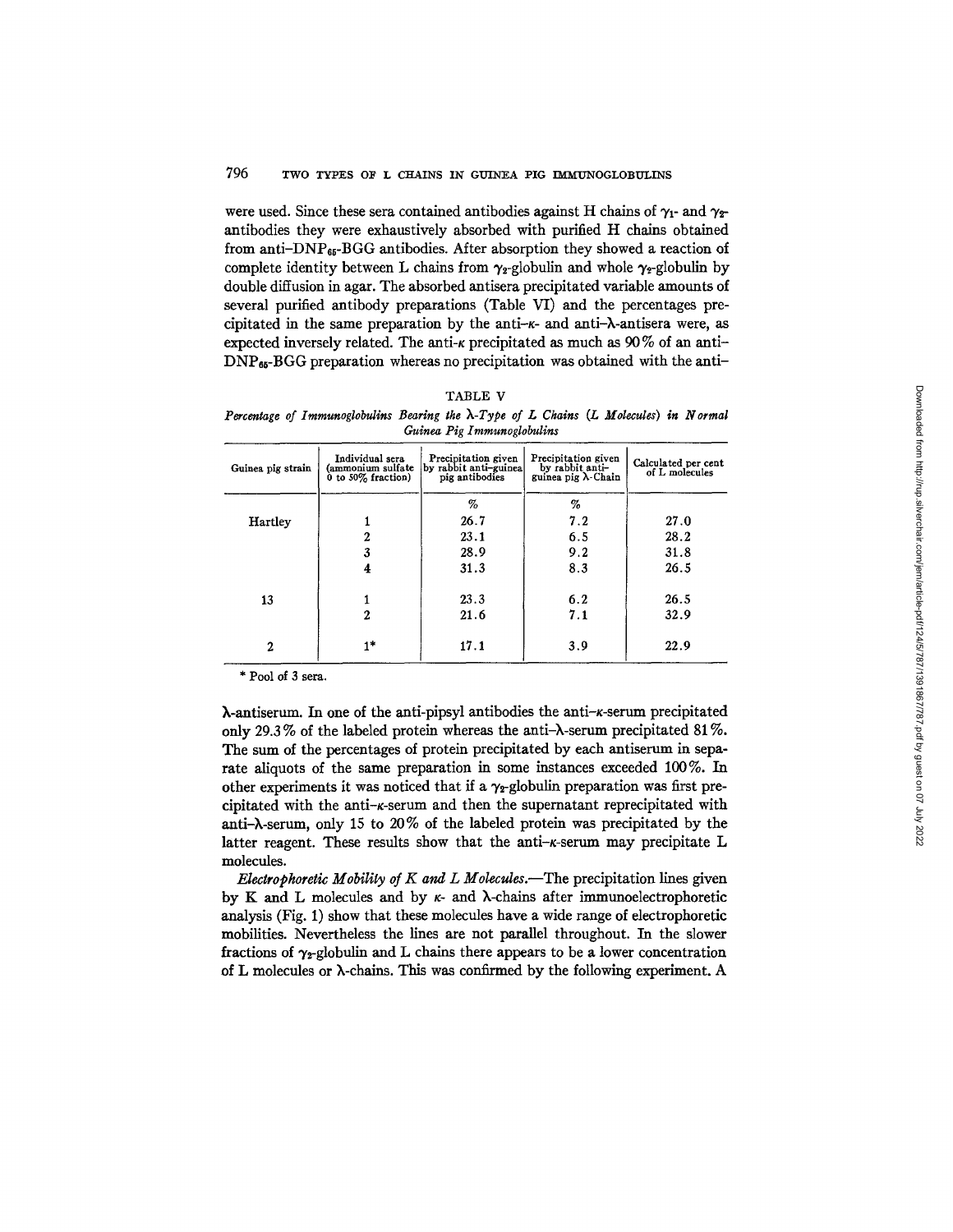pool of normal guinea pig serum was subjected to zone electrophoresis in Geon and fractions of proteins having different electrophoretic mobilities were individually labeled with I<sup>131</sup> and then precipitated with specific antisera. It can be seen in Fig. 6 that there is a fourfold increase in the percentage of L molecules in the anodal fractions over that present in the cathodal fractions. While slow  $\gamma_2$ -globulin contains only about 10% of L molecules, fast  $\gamma_2$ -globulin contains almost  $40\%$  of L molecules.

*Evaluation of the Molecular Weights of x- and ),-Chains.--An* estimate of the relative molecular weights of the  $\kappa$ - and  $\lambda$ -types of L chains was made by com-

|--|

*Precipitation of Guinea Pig Purified Antibody Preparations by Rabbit A ntisera Directed Against the g- or the X-Types of Guinea Pig L Chains* 

| Purified antibody preparation | Precipitation with<br>anti-x-serum | Precipitation with<br>anti- $\lambda$ -serum |
|-------------------------------|------------------------------------|----------------------------------------------|
|                               | %                                  | %                                            |
| Anti-pipsyl-BGG3              | 65.8                               | 29.3                                         |
| Anti-pipsyl-BGG10             | 52.5                               | 47.8                                         |
| Anti-pipsyl-BGG15             | 62.6                               | 29.2                                         |
| Anti-pipsyl-BGG14             | 29.3                               | 81.0                                         |
| Anti-pipsyl-BGG19             | 67.0                               | 39.8                                         |
| Anti-DNP-BGG17                | 90.5                               | 0.5                                          |
| $\gamma_2$ -Globulin*         | 68.0                               | 24.5                                         |

\* DEAE-purified fraction II (Pentex).

paring the elution patterns of these chains from a Sephadex column. The following experiment, illustrated in Fig. 7, was performed. Purified guinea pig anti- $DNP_{65}$ -BGG antibodies, containing only K molecules, were labeled with  $I<sup>31</sup>$ and mixed in trace amounts with a preparation of purified guinea pig antipipsyl-BGG antibodies which contained equal amounts of K and L molecules. The mixture was extensively reduced in 0.1  $\times$  dithioerythritol in the presence of 7  $\times$  guanidine. HCl and then filtered through a Sephadex G-200 column equilibrated with 4  $\mu$  guanidine. HCl in order to separate the H and L chains. The peak of the radioactive  $\kappa$ -chains from the anti-DNP<sub>65</sub>-BGG antibodies coincides with the optical density peak of the  $\kappa$ - and  $\lambda$ -chains derived from the purified anti-pipsyl antibody preparation. This result shows that both chains have similar molecular weights. It should be noted that the specific activity of the L chains is higher than the specific activity of the H chains when labeling is performed on the whole molecule as in this experiment. It is for this reason that the  $\kappa$ -chain peak from the anti-DNP<sub>65</sub>-BGG antibodies is much higher than expected considering the  $H/L$  relationship  $(2/1)$  in the intact molecule.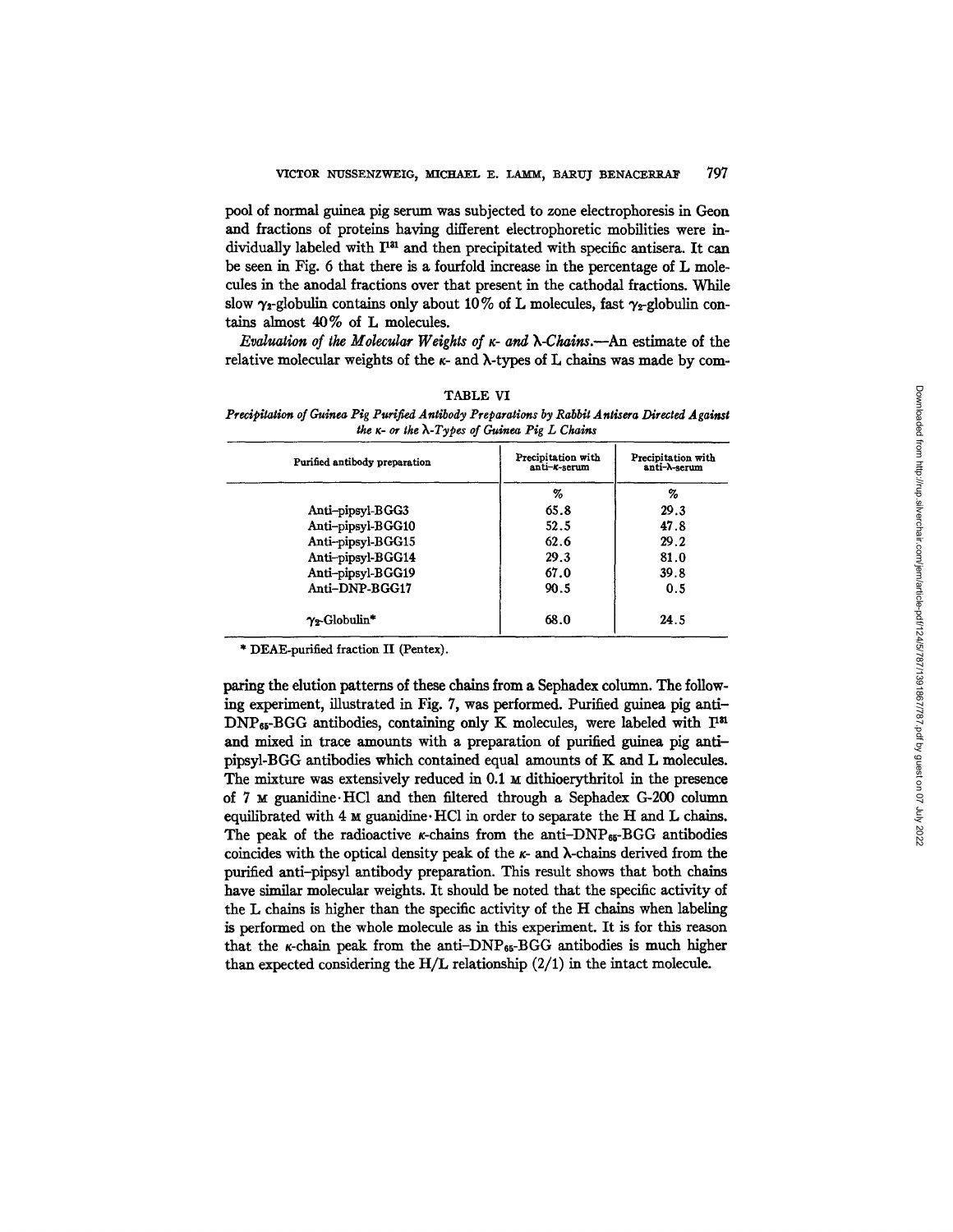Since the molecular weights of rabbit  $\gamma G$ -immunoglobulin (IgG) H and L chains have been determined by precise methods, another similar experiment was performed in order to compare the elution from the same column of H and



FIo. 6. Percentages of immunoglobulin and of L molecules in different fractions of normal guinea pig serum subjected to zone electrophoresis in Geon block. The protein was eluted from  $\frac{1}{2}$ -in. segments and the amounts of immunoglobulin and of L molecules were measured in each fraction by specific precipitation. This experiment shows that the slower migrating  $\gamma_{2}$ globulin fractions contain a smaller proportion of L molecules than the faster fractions. The anode is to the right of the figure. Note that fractions 7 to 9 eluted from the block contained increasing amounts of serum proteins other than immunoglobulins. The percentages of L molecules in fractions of  $\gamma_2$ -globulin with different electrophoretic mobilities can be calculated as:

per cent labeled protein precipitated by anti-X per cent labeled protein precipitated by anti-immunoglobulin

These calculated values for fractions 2 to 9 were: 10, 18, 27, 35, 38, 36, 31, and 30%.

L chains from rabbit IgG with H and L chains from guinea pig immunoglobulins. The same preparation of  $I^{131}$ -labeled guinea pig anti-DNP<sub>65</sub>-BGG antibodies was mixed with normal rabbit IgG and the mixture was filtered as above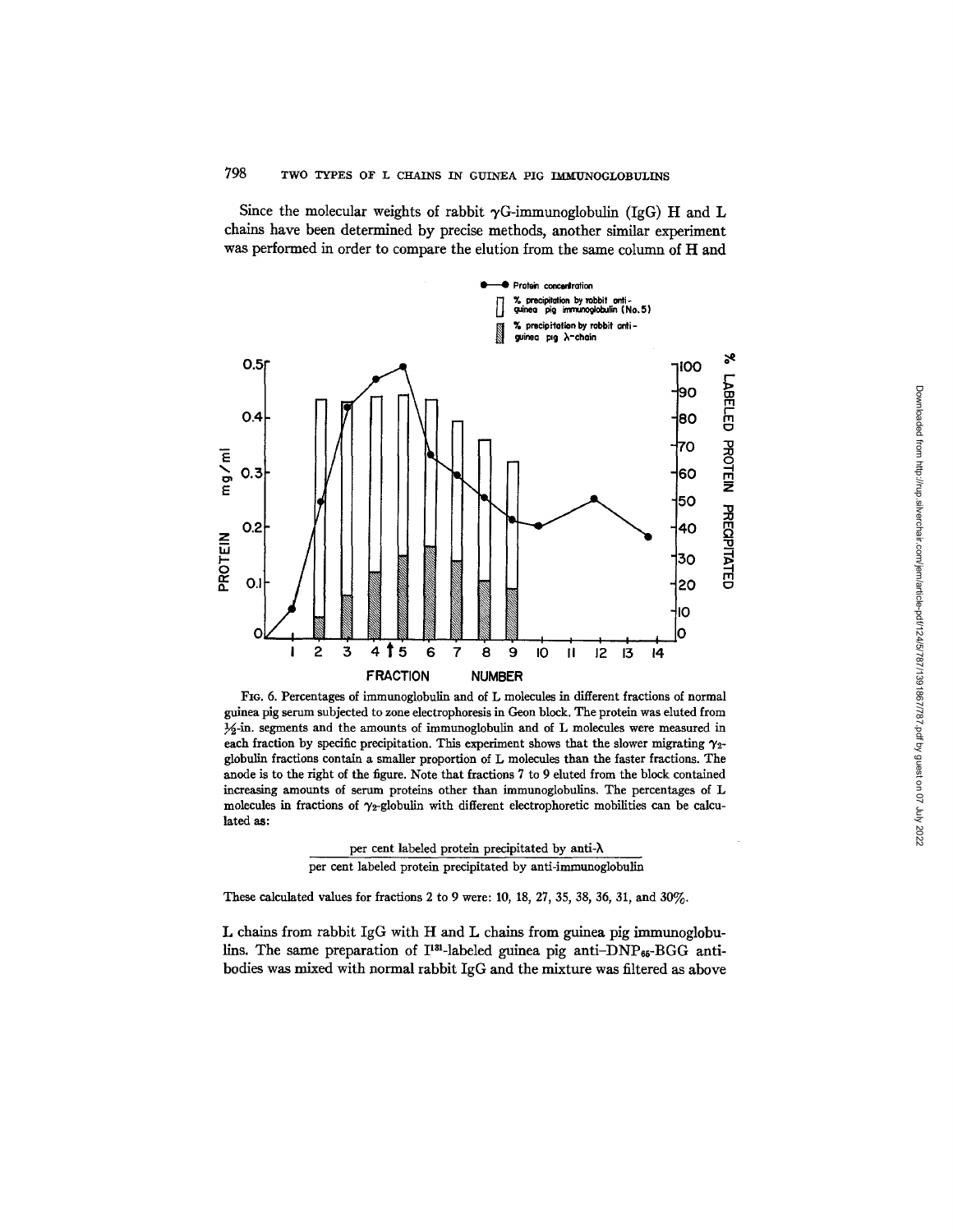after extensive reduction. The elution pattems of the H and L chains from both species coincide entirely, which demonstrates that they have similar molecular weights (Fig. 8).



FIG. 7. Filtration through Sephadex G-200 in 4  $\texttt{M}$  guanidine  $\cdot$  HCl of extensively reduced and alkylated guinea pig antibodies (26 mg of cold anti-pipsyl-BGG and 0.2 mg of I<sup>131</sup>-labeled anti-DNP<sub>65</sub>-BGG. Open circles: optical density of the H and L (half  $\kappa$ , half  $\lambda$ ) from the antipipsyl antibodies. Closed circles: radioactivity of the H and L (K) chains from the anti-DNP antibodies. This experiment shows that  $\kappa$ - and  $\lambda$ -chains have similar molecular weights.

## DISCUSSION

Two distinct types of L chains have been described in human (14, 15) and mouse immunoglobulins (16, 17), and in this paper we present evidence that the same occurs in guinea pig immunoglobulins as had been previously suggested (18).

In the case of human immunoglobulins it was found that both L chain types  $(k \text{ and } \lambda)$  are found in all classes of immunoglobulins and that the relationship of  $K/L$  molecules in normal human beings is  $2/1$ . Moreover these different types of L chains are known to be synthesized in different cells (19) and to differ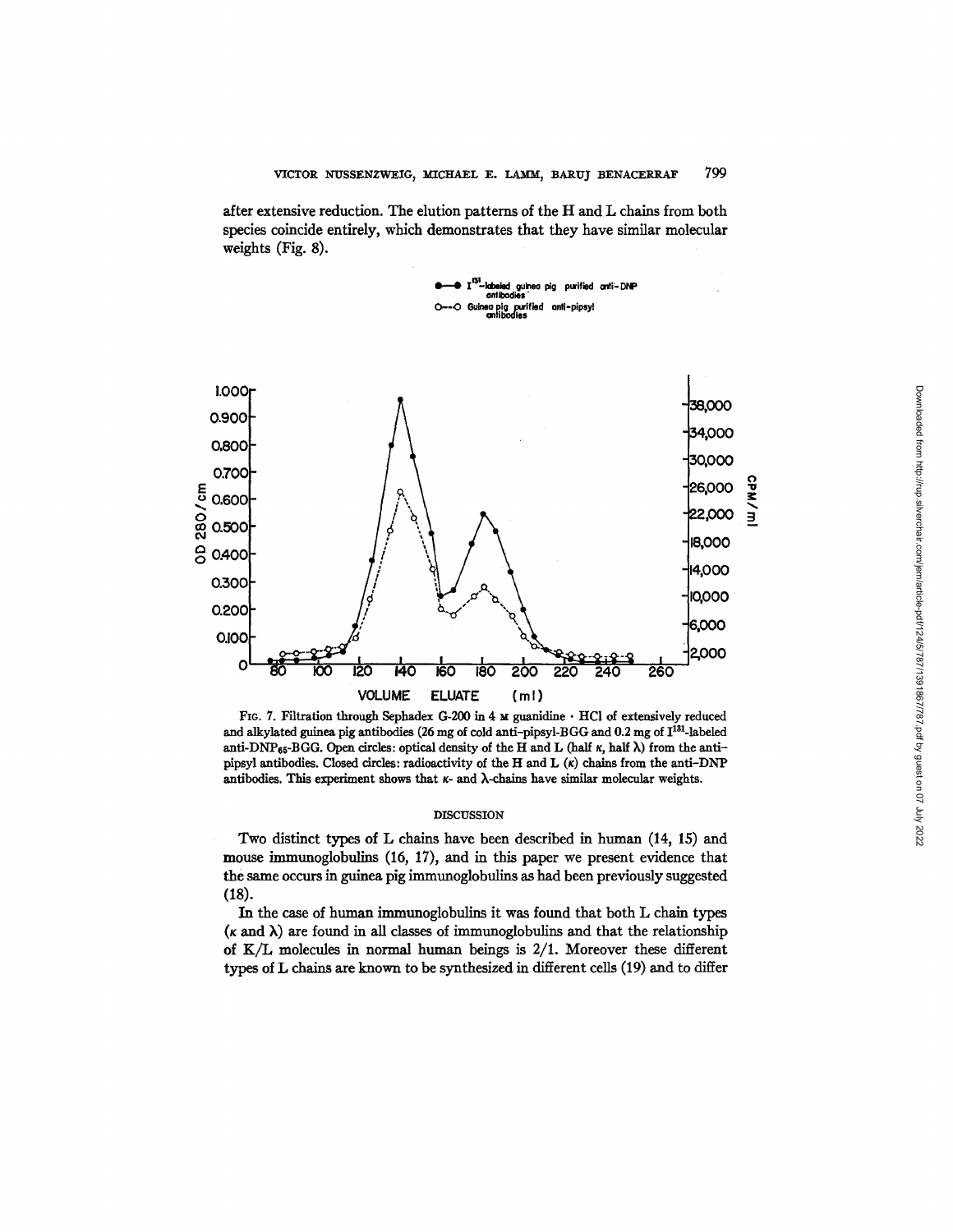widely in the peptides (20) which form the C terminal portion of the chain (21, 22).

The properties of the two different types of mouse L chains differ in at least one important respect from those of their human counterparts. Studies on mouse myeloma proteins have shown that only one type of L chain was as-



FIG. 8. Filtration of extensively reduced and alkylated cold rabbit IgG (20 mg) and  $I^{131}$ guinea pig anti-DNP-BGG antibodies  $(0.3 \text{ mg})$  through Sephadex G-200 in 4  $\text{M}$  guanidine  $\cdot$ HC1. This experiment shows that rabbit and guinea pig H and L chains respectively are similar in size.

sociated with all  $\gamma$ G-Be1,  $\gamma$ G-Be2,  $\gamma$ A, and  $\gamma$ F ( $\gamma$ <sub>1</sub>) myeloma proteins. A different type of L chain has recently been isolated from a  $\gamma$ M-myeloma protein (17).

In the guinea pig, as demonstrated in the present study, the situation seems to be analogous to that found in human immunoglobulins. Both types of L chains ( $\kappa$  and  $\lambda$ ) are found in  $\gamma_1$ - and  $\gamma_2$ -classes of guinea pig immunoglobulins and L molecules represent about one-third of the population of normal  $\gamma_2$ -globulin, while the majority or all of the others are K molecules.

The quantitative studies on guinea pig L molecules were done by specific precipitation of  $\Gamma^{131}$ -labeled antigens and were greatly facilitated by the ob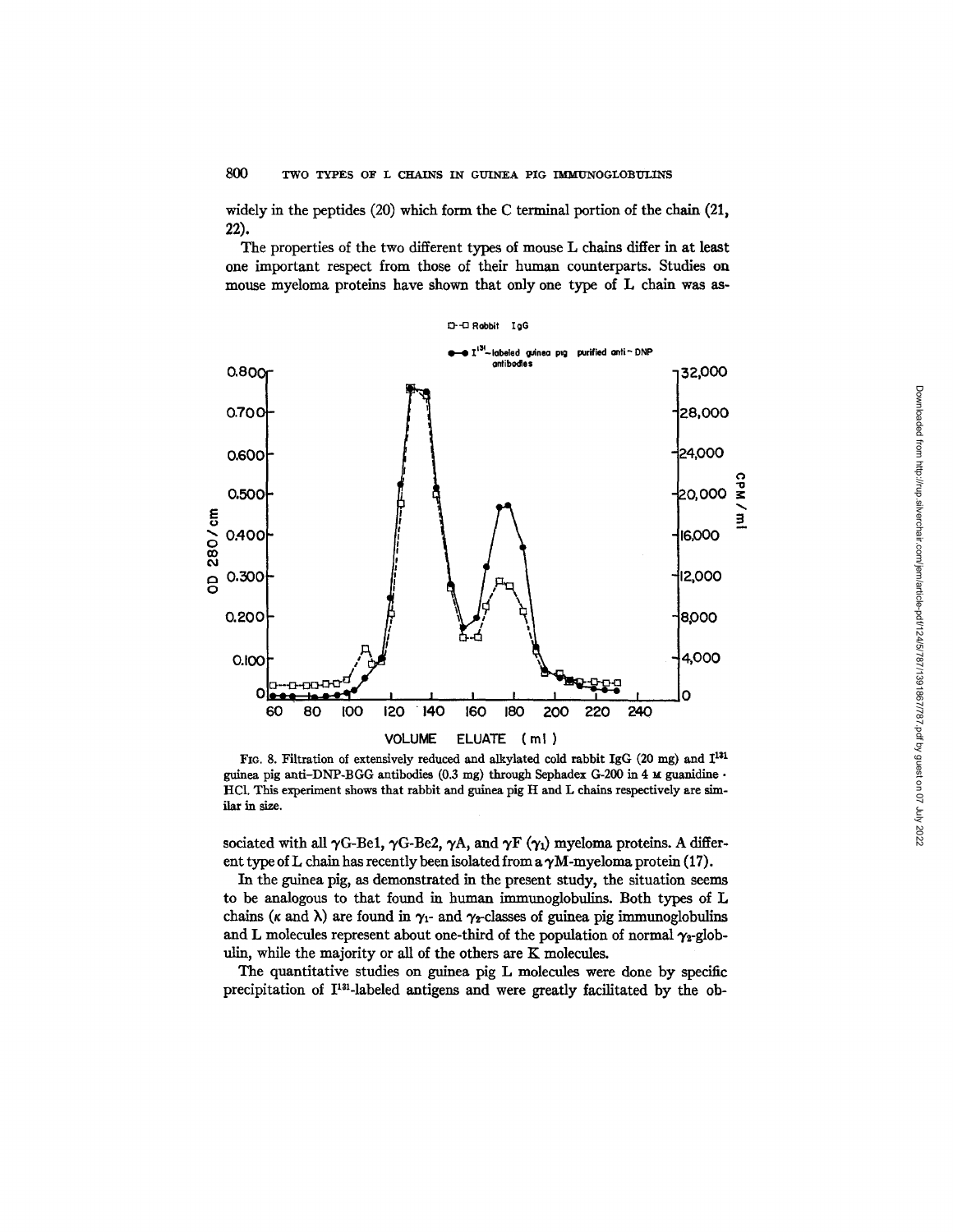servation that antibodies prepared against  $\text{DNP}_{65}\text{-BGG}$  contain only K molecules (13), which allowed the preparation of an anti-X-antiserum. The direct measurement of the amounts of K molecules, performed by the same method, was subject, however, to some doubt because of uncertainties regarding the specificity of the antisera used. These antisera (Nos. 5 and 6) were prepared in rabbits by the injection of small amounts of  $\kappa$ -chain and of purified anti-DNP<sub>65</sub>-BGG antibodies (K molecules) and were thoroughly absorbed with H chains obtained from the same antibody preparation. Only anti $-\kappa$ -chain antibodies were detected in this serum by means of double diffusion in agar and immunoelectrophoresis. The possibility cannot be excluded, however, that this antiserum contained small amounts of specific anti--X-antibodies. The presence of such contaminating anti-X-antibodies would account for the observation that in a few instances more than 100% was found by adding the percentage of immunoglobulin precipitated by anti- $\kappa$ - and anti- $\lambda$ -antisera in separate aliquots of the same preparation. Anogher explanation for this observation would be that  $\kappa$ - and  $\lambda$ -chains share common antigenic determinants. If  $\kappa$ - and  $\lambda$ -chains are indeed shown to share common amino acid sequences in their C terminal portions, this might mean that the corresponding genes have arisen one from the other by duplication and independent mutation.

Guinea pig  $\kappa$ - and  $\lambda$ -types of L chain are electrophoretically heterogeneous. Certain differences in mobility could, however, be detected in the slower fraction of  $\gamma_{2}$ -globulin which were found to contain a greater concentration of K molecules than the total population of  $\gamma_{x}$ -globulin.

Although no clear demonstration of the presence of different types of L chains has yet been made in rabbit immunoglobulins, two types of IgG are known to exist in this species. These two types of IgG are differentiated by their net charge and therefore distinct electrophoretic mobilities. At least part of this difference in charge seems to be related to the L chains they contain (23). These different rabbit L chains might be homologous to the guinea pig and human L chains. More thorough studies of possible antigenic differences in the L chains from fractions of rabbit immunoglobulins with different electrophoretic mobility might clarify this problem.

The variability of the L polypeptide chains (16, 21, 22) which is a unique and important characteristic of jmmunoglobullns, is probably related to the specificity of antibodies  $(2, 24-28)$ . This variability occurs in the N terminal part of the chain. It is possible, however, that evolutionary changes in the  $C$  terminal portion of the chain have increased the range of configurations that immunoglobulins can assume for their function, and this could constitute an important selective advantage.

#### **SUMMARY**

Guinea pig 7S immunoglobulins ( $\gamma_1$  and  $\gamma_2$ ) consist of two groups of molecules (K and L) bearing different types of L chains ( $\kappa$  and  $\lambda$ ). Approximately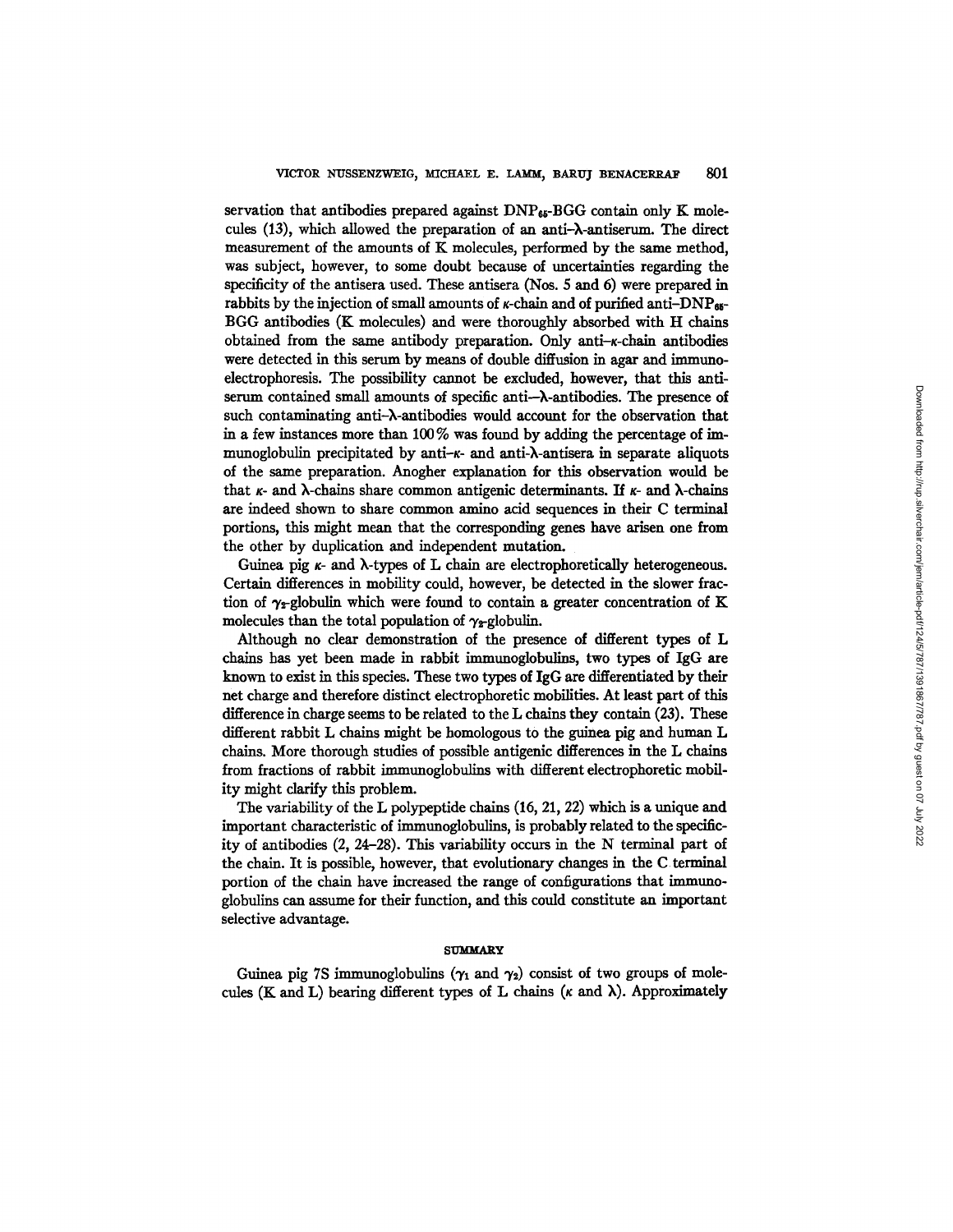one-third of the molecules in normal guinea pig  $\gamma_2$ -globulin bear the  $\lambda$ - type of L chains, and all or most of the others bear  $\kappa$ -chains.  $\kappa$ - and  $\lambda$ -chains have similar molecular weights.

## BIBLIOGRAPHY

- 1. Nussenzweig, V., Franklin, E. C., and Benacerraf, B., Immunologic properties of products obtained by mild reduction of human and guinea pig  $\gamma$ -globulins, *J. Immunol.,* 1964, 93, 1015.
- 2. Lamm, M. E:, Nussenzweig, V., ahd Benacerraf, B., Isolation of purified H and L polypeptide chains from guinea pig  $\gamma_2$ -immunoglobulin after mild reduction. *Immunology,* 1966, I0, 309.
- 3. Cohen, S., and Porter, R. R., Structure and biological activity of immunoglobulln~ *Advances Immunol.,* 1964, 4, 287.
- 4. Fudenberg, H. H., The immune globulins, *Ann. Rev. Microbiol.,* 1965, 19, 301.
- 5. Nussenzweig, V., and Benacerraf, B., Presence of identical antigenic determinants in the Fd fragments of  $\gamma_1$  and  $\gamma_2$  guinea pig immunoglobulins, *J. Immunol.*, 1966, 97, 171.
- 6. Eisen, H. N., Preparation of purified anti-2,4-dinitrophenyl antibodies, *Methods Med. Research,* 1964, 10, 94.
- 7. Greenwood, F. C., and Hunter, W. M., The preparation of  $I^{131}$ -labelled human growth hormone of high specific radioactivity, *Biochera. J.,* 1963, 89, 114.
- 8. Biozzi, G., Benacerraf, B., Stiffel, C., Halpern, B. N., and Mouton, D., Influence de la quantité d'iode fixée sur les proteines sériques normales et modifiées par la chaleur sur la phagocytose de ces colloides par les cellules du S.R.E., Ann. *Inst. Pasteur, 1957, 92, 89.*
- 9. Miiller-Eberhard, H. *J.,* and Kunkel, H. G., The carbohydrate of gamma globulin and myeloma proteins, *J. Exp. Med.,* 1956, 104, 253.
- 10. 0uchterlony, O., Antigen-antibody reactions in gels. IV. Types of reactions in co-ordinated systems of diffusion, *Acta Path. et. Microbiol. Scand.,* 1953, 82, 231.
- 11. Benacerraf, B., Ovary, Z., Bloch, K. J., and Franklin, E. C., Properties of 7S antibodies. I. Electrophoretic separation of two types of guinea pig 7S antibodies, *J. Exp. Med.*, 1963, 117, 937.
- 12. Nussenzweig, V., and Benacerraf, B., Differences in the electrophoretic mobilities of guinea pig 7S antibodies of different specificifies, *J. Exp. Med.,* 1964, 119, 409.
- 13. Nussenzweig, V., and Benacerraf, B., Quantitative variations in L chain types in guinea pig antihapten antibodies, *J. Exp. Med.,* 1966, 124, 805.
- 14. Mannik, M., and Kunkel, H. G., Two major types of normal 7S  $\gamma$ -globulin, J. *Exp. Med.,* 1963, 117, 213.
- 15. Fahey, J. L., Two types of 6.6S  $\gamma$ -globulins,  $\gamma_2$ A-globulins and 18S  $\gamma_1$ -macroglobulins in normal serum and  $\gamma$ -immunoglobulins in normal urine,  $J$ . Immunol., 1963, 91, 438.
- 16. Potter, M., Dreyer, W. J., Kuff, E. L., and Mclntire, K. R., Heritable variation in Bence-Jones protein structure in an inbred strain of mice, *J. Mol. Biol.,*  1964, 8, 814.